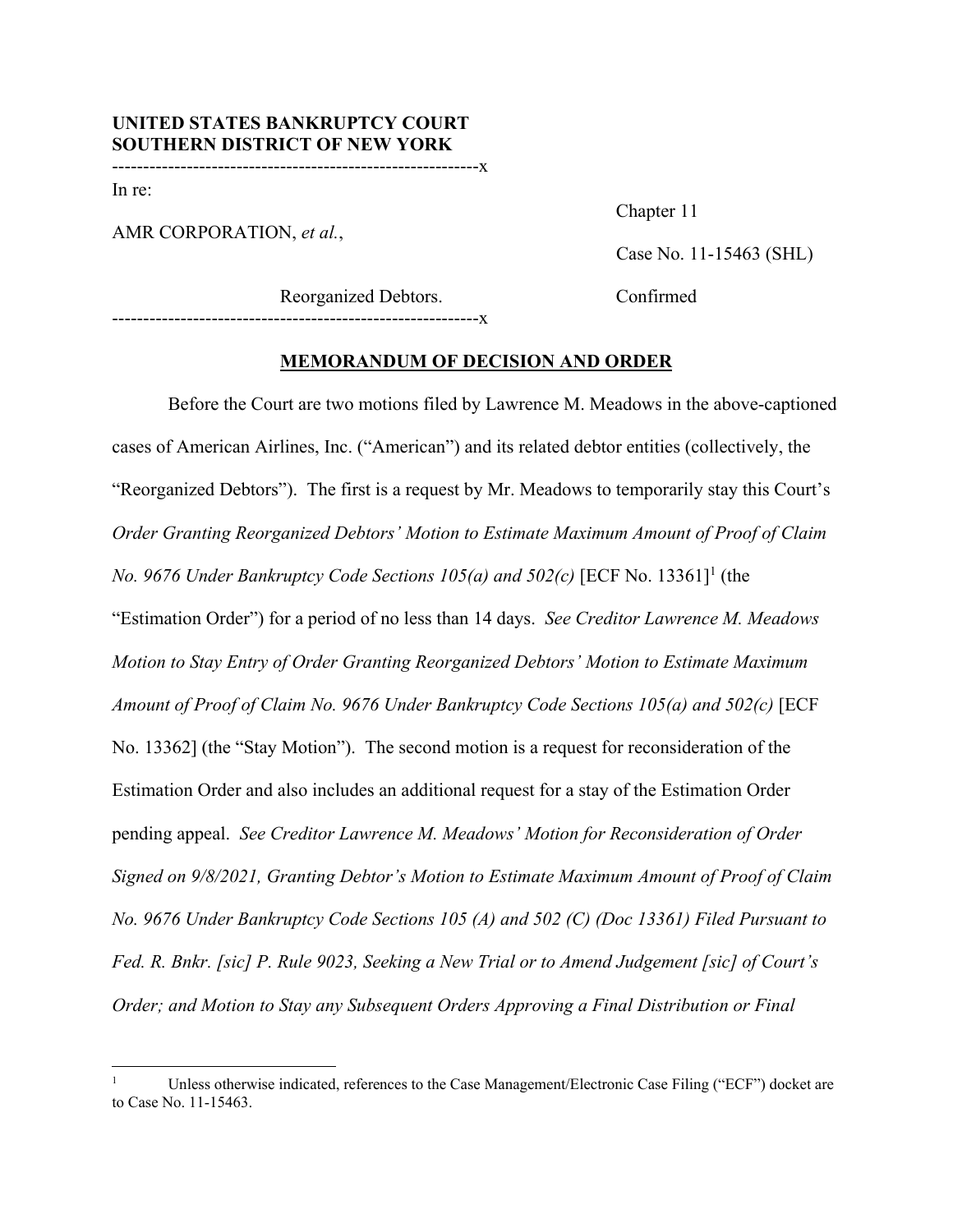*Decree Closing These Proceedings, Pending Full Resolution of This Motion and Any Associated Appeals* [ECF No. 13365] (the "Reconsideration Motion"). For the reasons set forth below, the Estimation Motion and the Stay Motion are both denied.

#### **DISCUSSION**

 Familiarity with the underlying facts of this matter is presumed, including with this Court's prior Memorandum of Decision granting the Reorganized Debtors' request for estimation. *See In re AMR Corp.*, 2021 Bankr. LEXIS 1867 (Bankr. S.D.N.Y. Jul. 14, 2021) (the "Estimation Decision"). But some background is necessary for today's ruling.

On March 2, 2021, the Reorganized Debtors filed a motion under Section 502(c) of the Bankruptcy Code to estimate the amount of Claim No. 9676, which was filed by the U.S. Equal Employment Opportunity Commission (the "EEOC") in the Reorganized Debtors' bankruptcy cases. *See Reorganized Debtors' Motion to Estimate Maximum Amount of Proof of Claim No. 9676 Under Bankruptcy Code Sections 105(a) and 502(c)* [ECF No. 13289] (the "Estimation Motion"). The Estimation Motion requested that the Court estimate the maximum amount of the EEOC claim at \$9.95 million, which matched the settlement amount (the "Consent Decree") agreed to by the parties in an action brought by the EEOC against American in the United States District Court for the District of Arizona (the "EEOC Lawsuit"). *See In re AMR*, 2021 Bankr. LEXIS 1867, at \*1-4. The Arizona District Court had previously approved the Consent Decree in November 2017. *See id*. Mr. Meadows, a former pilot for American, filed an appeal in the EEOC Lawsuit but the Court of Appeals for the Ninth Circuit affirmed the Arizona District Court. *See id*.

After approval of the Consent Decree by the Arizona District Court, the Reorganized Debtors sought approval of the same settlement in this Court under Federal Rule of Bankruptcy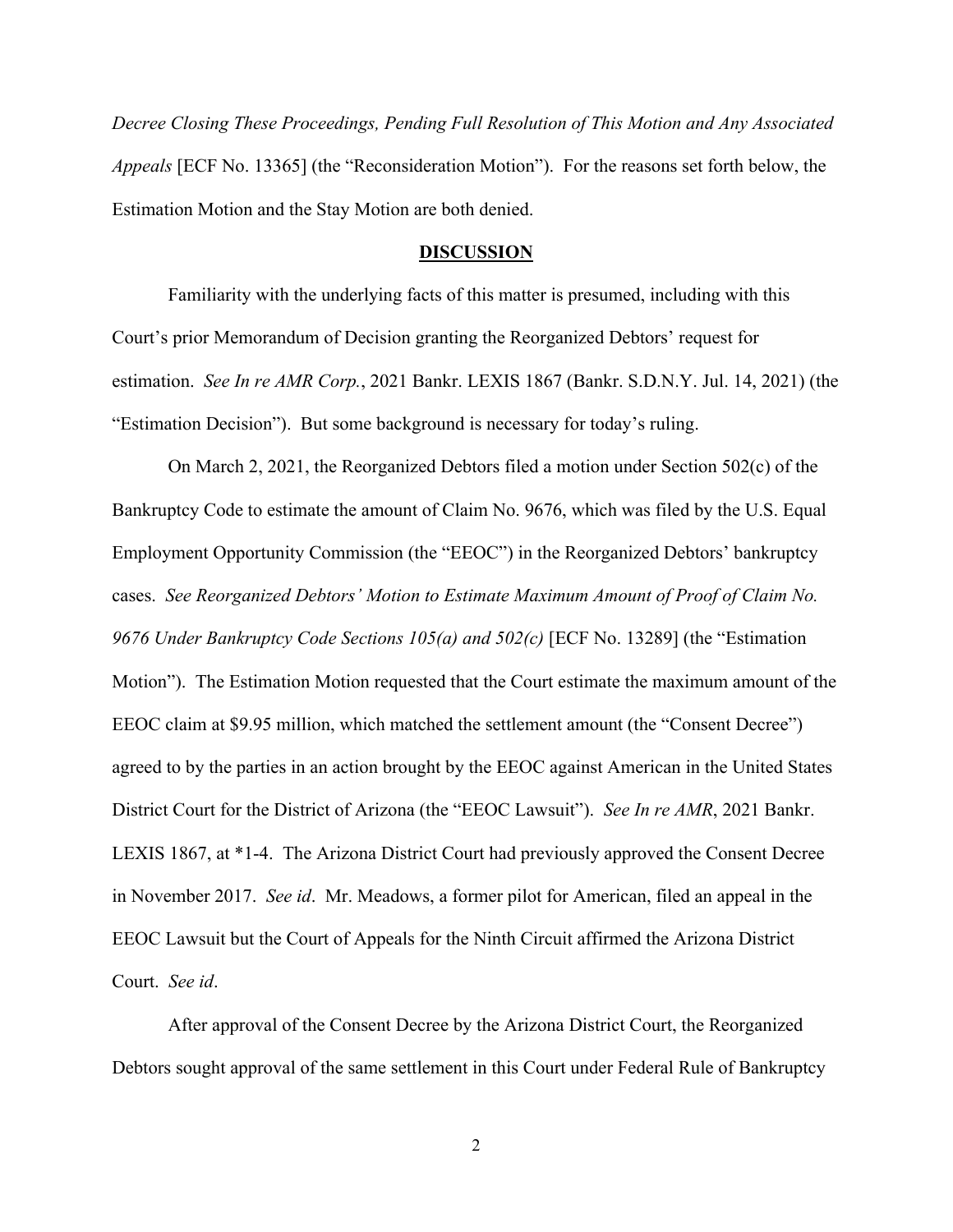Procedure 9019(a). *See Motion of Debtors for Entry of Order Pursuant to Fed. R. Bankr. P. 9019(a) Approving Settlement Agreement Resolving Certain Pending EEOC Litigation* [ECF No. 12861] (the "Settlement Motion"). This Court granted the Settlement Motion and entered an order approving the Consent Decree in May 2018. *See Agreed Order Pursuant to Fed. R. Bankr. P.9019(a) Approving Settlement Agreement Resolving Certain Pending EEOC Litigation* [ECF No. 12898] (the "Settlement Order"). Mr. Meadows filed an appeal of the Settlement Order, which is currently pending in the District Court for the Southern District of New York. *See Notice of Appeal of Creditor Lawrence M. Meadows* [ECF No. 12912]; *Meadows v. AMR Corp. (In re AMR Corp.)*, No. 18-06149 (RA) (S.D.N.Y. July 6, 2018). Because the Settlement Order is still on appeal in the Southern District of New York, the Consent Decree has not yet become effective.<sup>2</sup> As a result, there has been no distribution by the Reorganized Debtors for the benefit of the potential claimants under the Consent Decree. In addition, the delay in the Consent Decree becoming effective has prevented any further distributions in the Reorganized Debtors' bankruptcy proceeding due to the need to hold monies in reserve with respect to the EEOC's claim. *See* Hr'g Tr. 30:14-20 (June 7, 2021) [ECF No. 13335] (the "Estimation Hearing") (noting that other claimants, primarily old equity, have been waiting for a distribution).

Given the delay in distributions in the bankruptcy cases caused by the appeal of the Settlement Order, the Reorganized Debtors decided to seek Court approval to estimate the EEOC claim using the number that the parties had reached in their settlement. As he had with the Settlement Order, Mr. Meadows opposed the Estimation Motion. *See Creditor Lawrence M. Meadows Response and Objection to Reorganized Debtors' Motion to Estimate Maximum* 

<sup>2</sup> Under the terms of the parties' settlement, Consent Decree does not become effective—and thus, the EEOC's claim will remain pending on the claims register in an unliquidated amount—until the Settlement Order is final and non-appealable. *See In re AMR*, 2021 Bankr. LEXIS 1867, at \*5. The final and non-appealable requirement applies to both the proceedings before the Arizona District Court and the proceedings before this Court.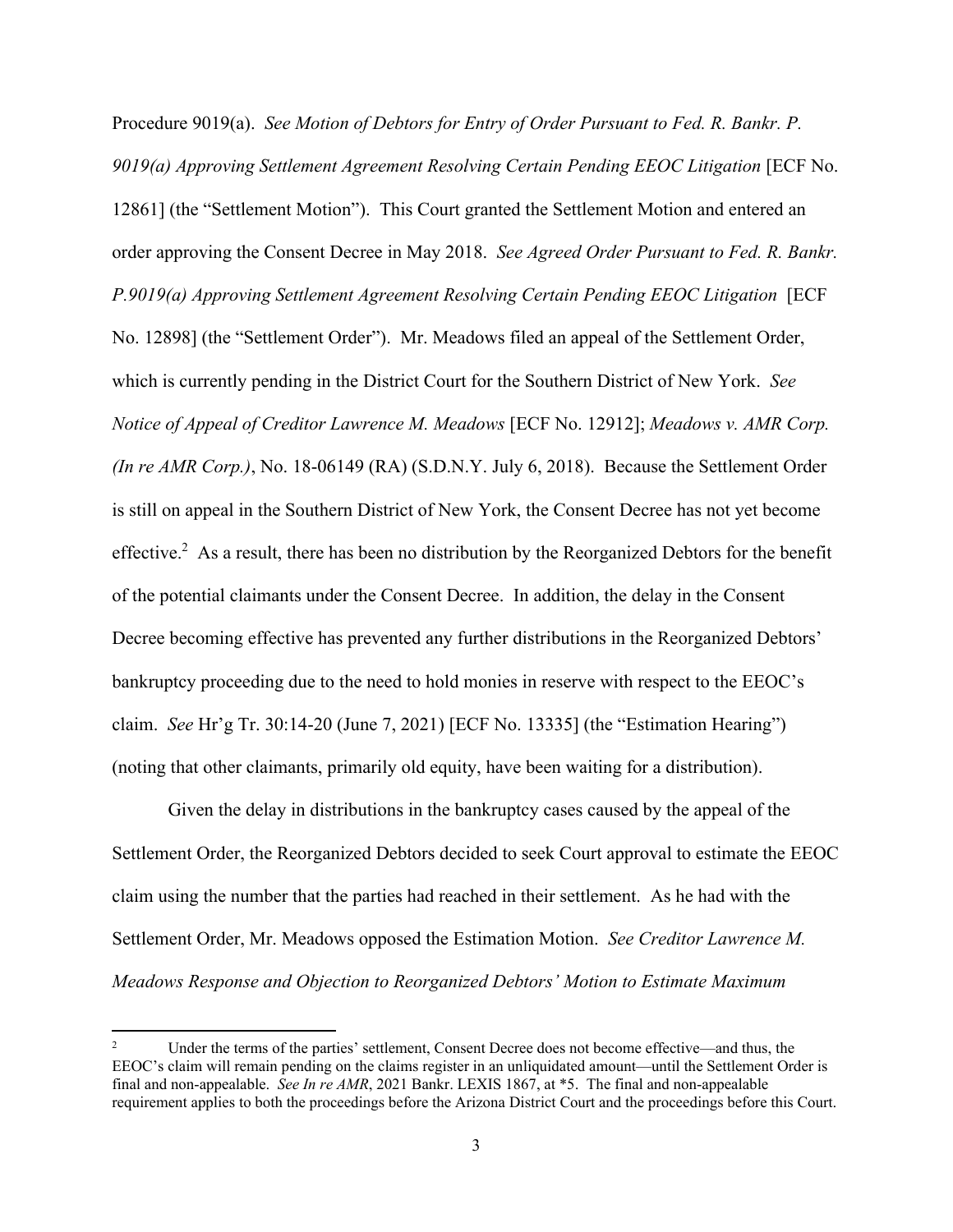*Amount of Proof of Claim No. 9676 Under Bankruptcy Code Sections 105(a) & 502(c)* [ECF No. 13297]. An evidentiary hearing on the Estimation Motion was held before this Court on June 7, 2021. *See generally* Estimation Hearing Tr. On July 14, 2021, this Court issued the Estimation Decision, which denied Mr. Meadows' objection and approved the Estimation Motion. *See generally In re AMR Corp.*, 2021 Bankr. LEXIS 1867.

## **A. Reconsideration**

The Reconsideration Motion seeks relief under Rule 9023 of the Federal Rules of Bankruptcy Procedure, which makes Rule 59(e) of the Federal Rules of Civil Procedure applicable to cases under the Bankruptcy Code. *See* Fed. R. Bankr. P. 9023. Rule 59(e) authorizes the filing of a "motion to alter or amend a judgment." Fed. R. Civ. P. 59(e). Reconsideration is "an extraordinary remedy to be employed sparingly in the interests of finality and conservation of scarce judicial resources." *In re Health Management Sys. Inc. Sec. Litig.,* 113 F. Supp. 2d 613, 614 (S.D.N.Y. 2000) (quoting *Wendy's Int'l, Inc. v. Nu–Cape Construction, Inc.,* 169 F.R.D. 680, 685 (M.D. Fla. 1996)). The burden rests with the movant. *See In re Crozier Bros., Inc.*, 60 B.R. 683, 688 (Bankr. S.D.N.Y. 1986). The standard for granting a motion to alter or amend a judgment under Federal Rule 59(e) is "strict, and reconsideration will generally be denied. . . ." *Analytical Surveys, Inc. v. Tonga Partners, L.P.,* 684 F.3d 36, 52 (2d Cir. 2012) (quoting *Shrader v. CSX Transp., Inc.,* 70 F.3d 255, 257 (2d Cir. 1995)). "A motion to amend the judgment will be granted only if the movant presents matters or controlling decisions which the court overlooked that might have materially influenced its earlier decision." *In Design v. Lauren Knitwear Corp.*, 1992 U.S. Dist. LEXIS 2203, at \*3 (S.D.N.Y. Feb. 24, 1992) (citing *Morser v. AT & T Information Systems,* 715 F. Supp. 516, 517 (S.D.N.Y.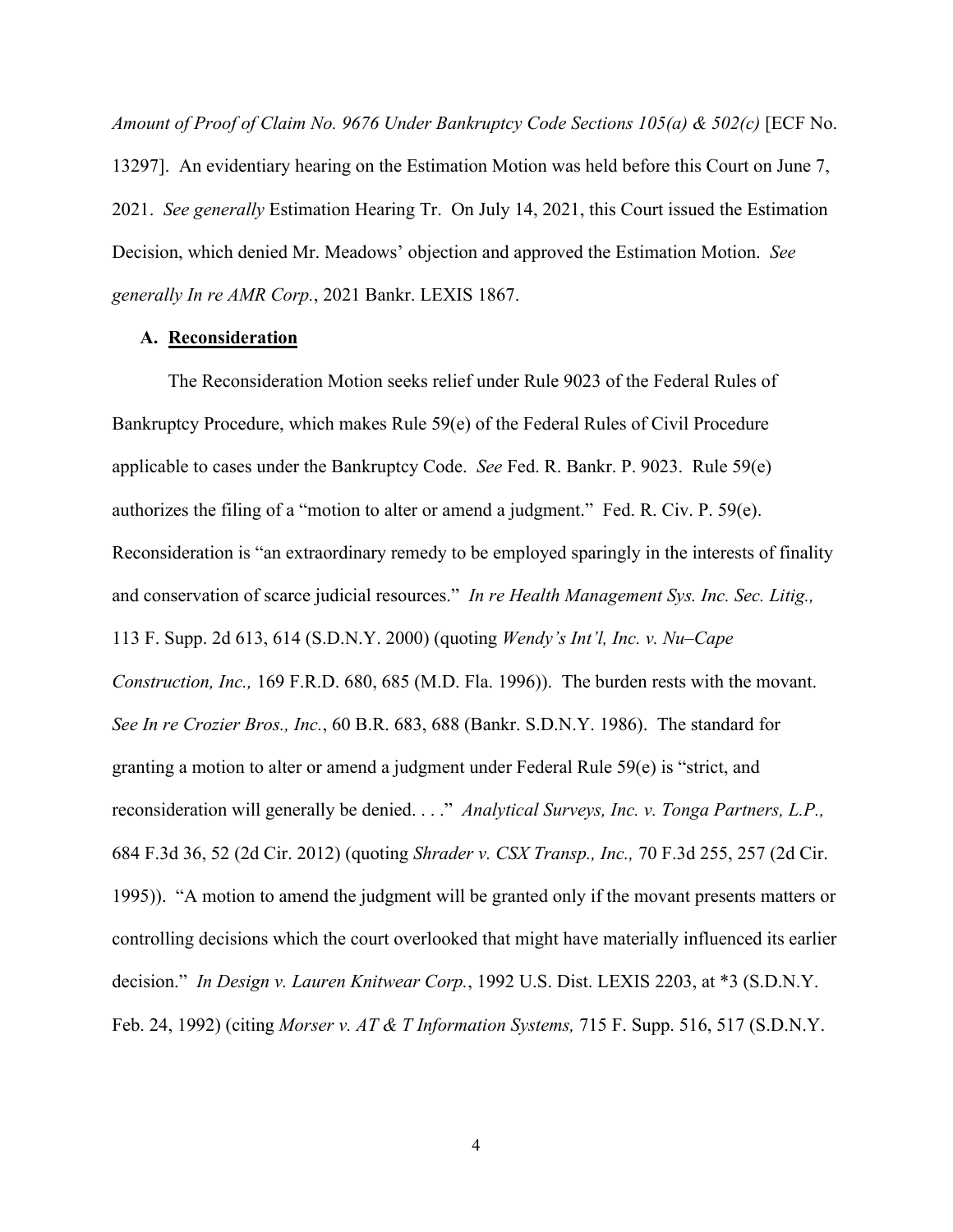1989); *Travelers Insurance Co. v. Buffalo Reinsurance Co.,* 739 F. Supp. 209, 211 (S.D.N.Y. 1990)).

A motion under Rule 59(e) "must be narrowly construed and strictly applied in order to discourage litigants from making repetitive arguments on issues that have been thoroughly considered by the court." *Kim v. Bryant*, 2021 U.S. Dist. LEXIS 165018, at \*2 (S.D.N.Y. Aug. 27, 2021) (quoting *Range Road Music, Inc. v. Music Sales Corp.*, 90 F. Supp. 2d 390, 391-92 (S.D.N.Y. 2000)). Such a request for relief "is not a vehicle for relitigating old issues, presenting the case under new theories, securing a rehearing on the merits, or otherwise taking a 'second bite at the apple.'" *Tonga Partners,* 684 F.3d at 52 (quoting *Sequa Corp. v. GBJ Corp.,* 156 F.3d 136, 144 (2d Cir. 1998)). Nor is it "an opportunity for a party to 'plug[ ] the gaps of a lost motion with additional matters.'" *Cruz v. Barnhart*, 2006 U.S. Dist. LEXIS 8368, at \*4 (S.D.N.Y. Mar. 7, 2006) (quoting *Carolco Pictures Inc. v. Sirota,* 700 F. Supp. 169, 170 (S.D.N.Y. 1988)). "Arguments raised for the first time on a motion for reconsideration are therefore untimely." *Cruz*, 2006 U.S. Dist. LEXIS 8368, at \*4 (citing *Nat'l Union Fire Ins. Co. of Pittsburgh, Pa. v. Stroh Cos., Inc.,* 265 F.3d 97, 115–16 (2d Cir. 2001)). "[I]t is improper for the movant to present new material 'because[,] by definition[,] material that has not been previously presented cannot have been previously 'overlooked' by the court.'" *In Design*, 1992 U.S. Dist. LEXIS 2203, at \*3 (quoting *Consolidated Gold Fields, PLC v. Anglo Am. Corp. of South Africa Ltd.,* 713 F. Supp. 1457, 1476 (S.D.N.Y. 1989)).

Mr. Meadows has not met the burden necessary for reconsideration of either the Estimation Order or the Court's underlying Estimation Decision. Mr. Meadows argues that the Estimation Order is "neither in accordance with the Code nor SDNY practices and precedent, for it fails to provide sufficient evidence that the estimate is reasonable, and completely ignores the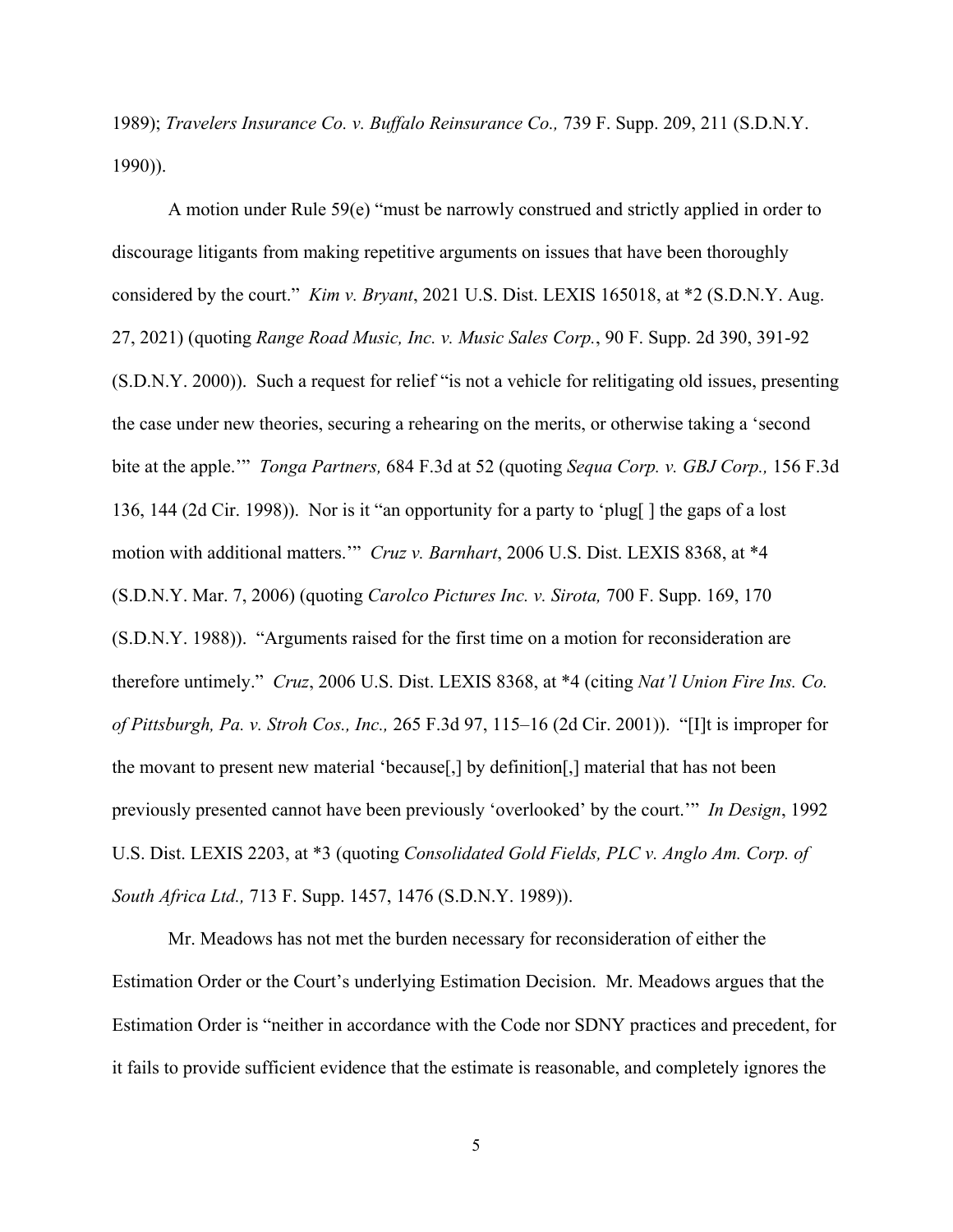very real probability that Meadows Appeal(s) will prevail on the merits. . . ." Reconsideration Motion at 5; *see also id*. at 18-19. But the Estimation Decision addresses both issues. *See In re AMR*, 2001 Bankr. LEXIS 1867, at \*19–27. The Reconsideration Motion raises neither matters nor controlling decisions that the Court overlooked that would have materially influenced the Reconsideration Decision, and it is therefore denied.

Mr. Meadows states that he was denied the right to put on expert and witness testimony at the hearing. *See* Estimation Motion at 5. But Mr. Meadows had previously submitted a description of the witness testimony that he intended to provide and was permitted to make a proffer of that testimony at the hearing, all of which was considered by the Court. *See Notice of: Notice of Creditor Lawrence M. Meadows Witness List for Evidentiary Hearing on June 7th, 2021 at 11:00 a.m.* [ECF No. 13330]; Estimation Hearing Tr. 36:20-39:8; *see also Notice of Service: Notice to Compel Witness Testimony of Brian Ostrom During U.S. Bankruptcy Court Evidentiary Hearing on June 7th, 2021 at 11:00 a.m.* [ECF No. 13330]; *Notice of Service: Notice to Compel Witness Testimony of Herman J. Straub During U.S. Bankruptcy Court Evidentiary Hearing on June 7th, 2021 at 11:00 a.m.* [ECF No. 13330]; *Notice of Service: Notice to Compel Witness Testimony of Edward Sicher During U.S. Bankruptcy Court Evidentiary Hearing on June 7th, 2021 at 11:00 a.m.* [ECF No. 13330]. In addition to this proffer and the Court hearing extensively from Mr. Meadows himself, the Court also heard from Mr. Straub during the hearing on the Estimation Motion. *See* Estimation Hearing Tr. 63:5-67:8. Moreover, as noted by the Court at the hearing, the merits of the Consent Decree are not directly at issue in the Estimation Motion; this Court's approval of the Consent Decree is already on appeal, and that record on appeal already includes Mr. Meadows' arguments about the merits of the Consent Decree. *See Statement of Issues on Appeal and Designation of Items to be Included*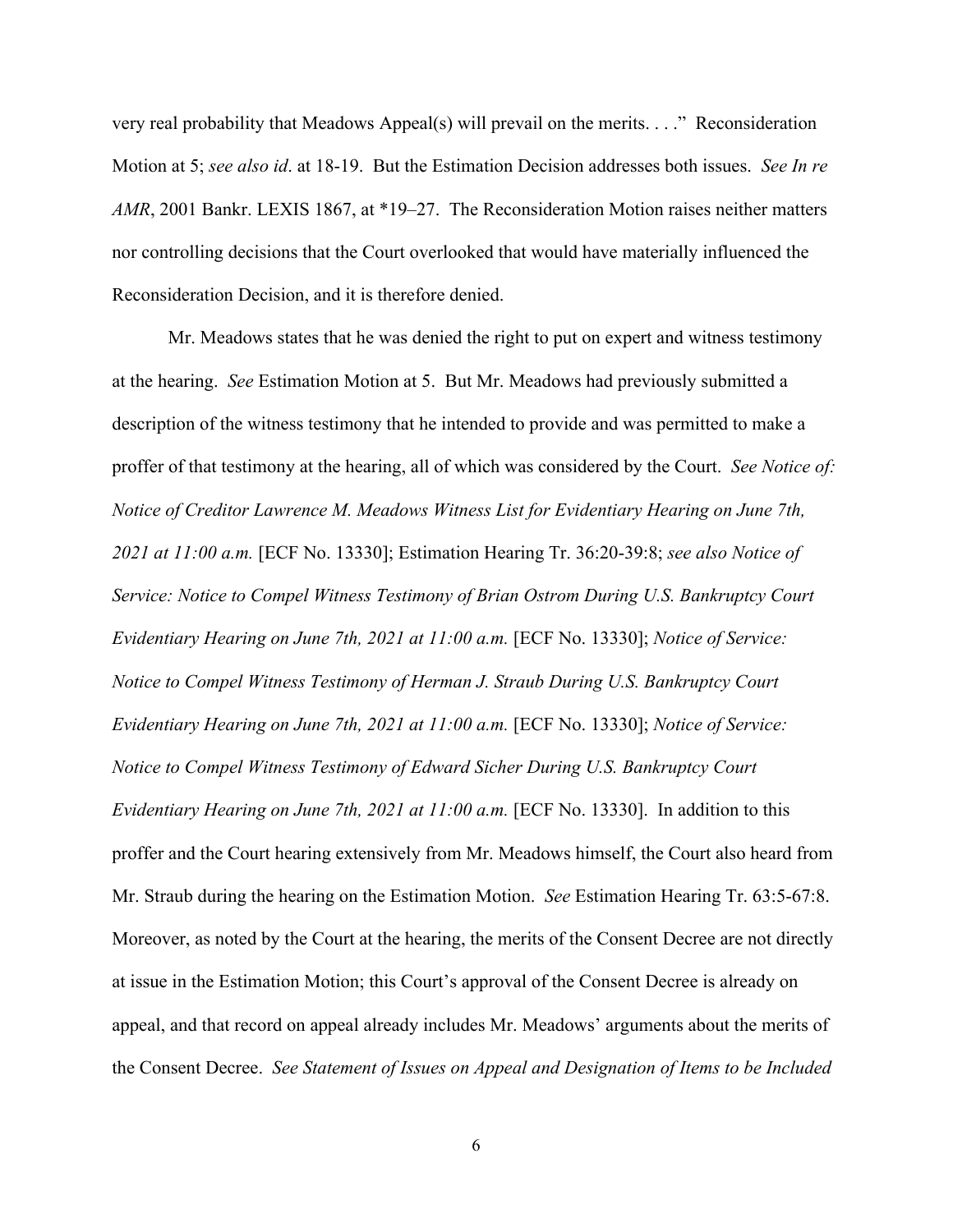*in the Record of Lawrence M. Meadows* [ECF No. 12923]; *Debtors' Statement of Issue Presented on Appeal and Counterdesignation of Additional Items to be Included in Record on Appeal* [ECF No. 12929].

#### **B. Stay Pending Appeal**

The Stay Motion requests a stay of 14 days to allow for the filing of further pleadings, while the Reconsideration Motion requests a stay pending appeal. A party seeking a stay pending appeal must show that (1) it would sustain irreparable injury if a stay were denied; (2) other parties would not suffer a substantial injury if a stay were granted; (3) the public interest favors a stay; and (4) there is a substantial possibility of success on the merits of the appeal. *See Hirschfeld v. Bd. of Elections*, 984 F.2d 35, 39 (2d Cir. 1992); *In re Adelphia Communs. Corp.*, 333 B.R. 649, 658-59 (S.D.N.Y. 2005). The moving party faces a heavy burden. *See Adelphia*, 333 B.R. at 659; *see also United States v. Private Sanitation Indus. Ass'n of Nassau/Suffolk, Inc.*, 44 F.3d 1082, 1084 (2d Cir. 1995). To obtain a stay, the party must "show satisfactory evidence on all four criteria." *In re Turner*, 207 B.R. 373, 375 (2d Cir. B.A.P. 1997); *see also Adelphia*, 333 B.R. at 659. In the past, courts have held that "[f]ailure to satisfy one prong of this standard for granting a stay will doom the motion." *In re Turner*, 207 B.R. at 375; *ePlus, Inc. v. Katz (In re Metiom, Inc.)*, 318 B.R. 263, 271 (S.D.N.Y. 2004). However, recent cases have "engaged in a balancing process with respect to the four factors, as opposed to adopting a rigid rule." *In re Chemtura Corp.*, 2010 Bankr. LEXIS 3988 (Bankr. S.D.N.Y. Nov. 8, 2010). The decision of whether to grant the stay lies in the discretion of the court. *See In re Overmyer*, 53 B.R. 952, 955 (Bankr. S.D.N.Y. 1985).

The Court finds that the balance of the factors weigh against granting a stay pending appeal. To start, the Court does not find that Mr. Meadows would sustain irreparable injury if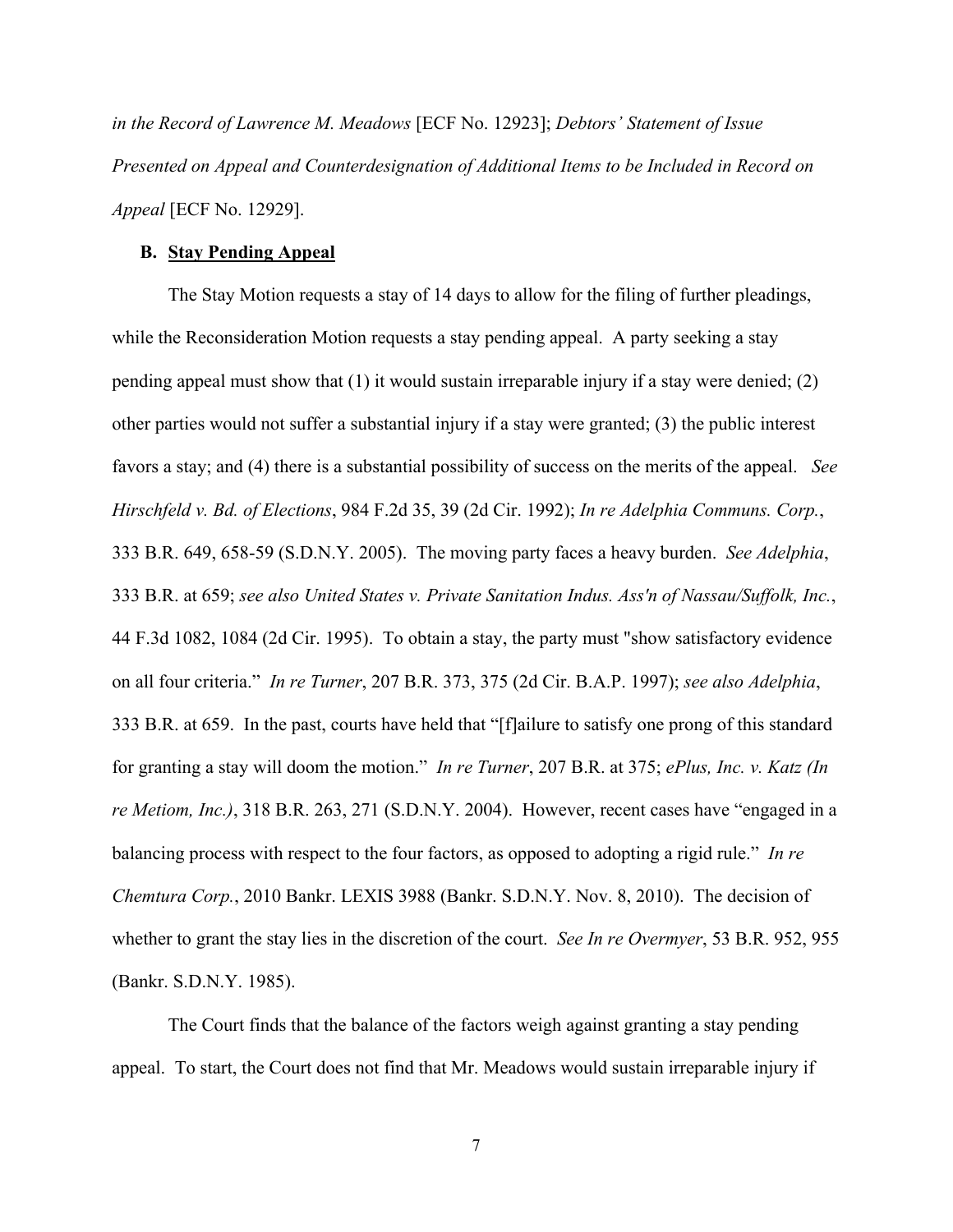his request for a stay is denied. "A showing of probable irreparable harm is the principal prerequisite for the issuance of a stay . . . and such harm must be neither remote nor speculative, but actual and imminent." *In re Sabine Oil & Gas Corp.*, 548 B.R. 674, 681 (Bankr. S.D.N.Y. 2016) (internal citations and quotations omitted). Mr. Meadows has failed to make such a showing. As noted in the Estimation Decision, Mr. Meadows does not have any pending claims in these bankruptcy cases; all proofs of claim that he previously filed have been disallowed by this Court. See In re AMR, 2021 Bankr. LEXIS 1867, at \*16-17.<sup>3</sup> Moreover, the Reorganized Debtors previously acknowledged that pilots may participate under the terms of the settlement between the Reorganized Debtors and the EEOC. *See id.* at \*25-27. Nor does approval of the Estimation Motion deprive Mr. Meadows of any rights that he may have with the EEOC for any alleged ongoing discrimination. *See id*. at \*19 n.8.

But other parties would suffer a substantial injury if a stay were granted. As noted in the Estimation Decision, three years of delay necessitated by the appeals of Mr. Meadows have prevented further distributions in the Reorganized Debtors' bankruptcy proceeding given the need to hold monies in reserve for an EEOC claim that would otherwise be undetermined in amount, absent the settlement. *See In re AMR*, 2021 Bankr. LEXIS 1867, at \*7-8. Numerous parties have informed the Court that they have been waiting for this distribution to take place. See In re AMR, 2021 Bankr. LEXIS 1867, at \*14-15.<sup>4</sup> Moreover, the EEOC claim subject to

<sup>3</sup> Not only have Mr. Meadows' claims been disallowed, but this Court was forced to take the extraordinary step of issuing an order to enforce the discharge injunction under the Reorganized Debtors' plan against Mr. Meadows and to direct Mr. Meadows to withdraw various pending actions that violated that discharge injunction; the same order enjoined him from filing additional litigation against American related to the termination of his employment with American and his long-term disability benefits. This order was affirmed by both the District Court for the Southern District of New York and the United States Court of Appeals for the Second Circuit. *See In re AMR Corp.,* 2016 WL 1559294 (Bankr. S.D.N.Y. April 14, 2016)*; aff'd sub nom., Meadows v. AMR Corp. (In re AMR Corp.)*, 764 F. App'x 88, 89 (2d Cir. 2019).

<sup>4</sup> Mr. Meadows also objects to the consideration of Mr. Fu's letter in the Estimation Decision, arguing that it was extrinsic evidence submitted by a non-party. *See* Reconsideration Motion at 4. But the Court is permitted to take judicial notice of public filings on its own docket in a bankruptcy case. *See* Fed. R. Evid. 201; *Teamsters Nat'l*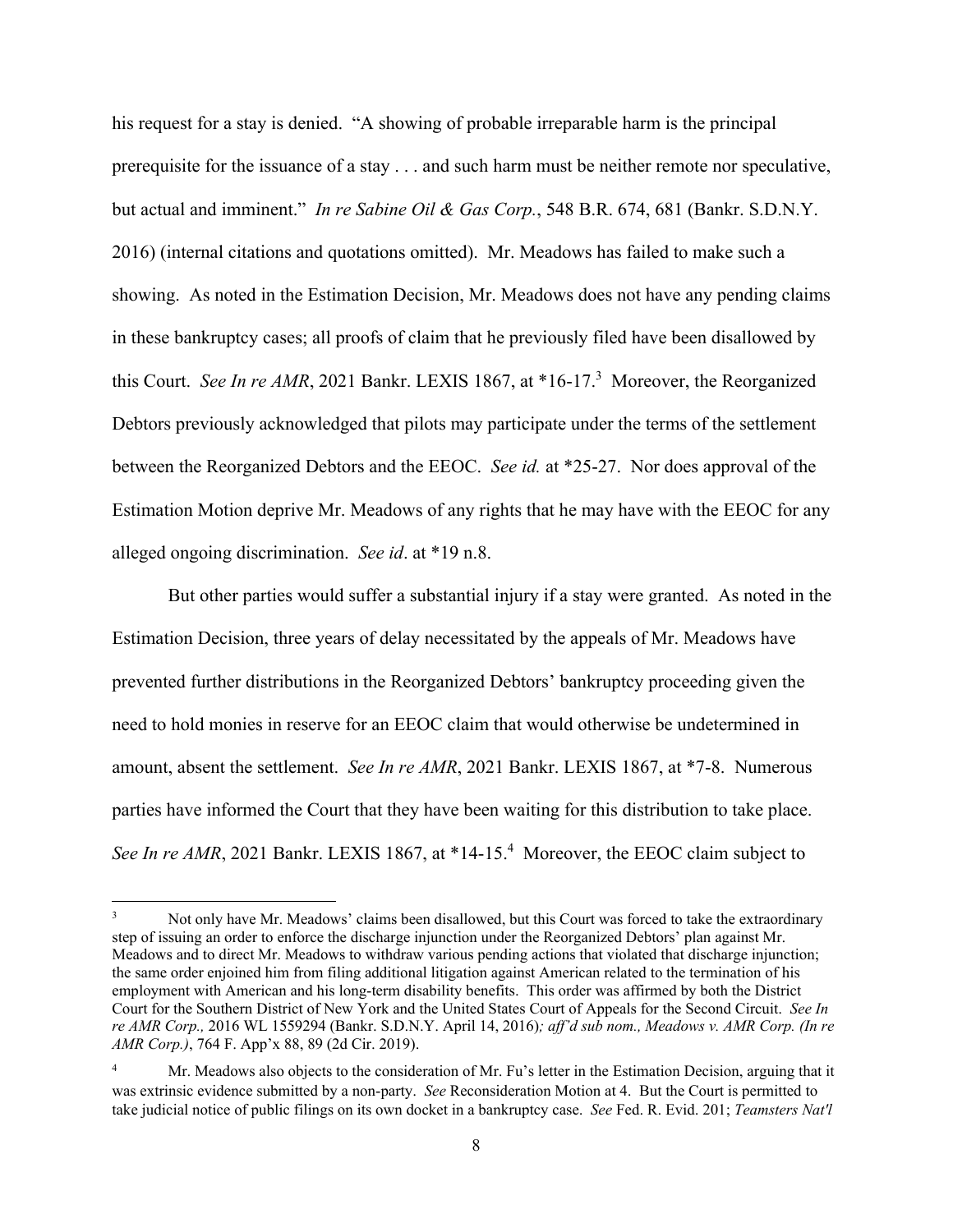estimation is among the few that remain to be resolved before the Reorganized Debtors can close out these bankruptcy cases. *See id.* at \*8; *see also In re Sabine*, 548 B.R. at 683 (in denying a stay pending appeal, noting that "the Debtors' ability to prosecute a plan and emerge from bankruptcy would be completely constrained and the Debtors would be forced to incur the expense and bear the uncertainty of maintaining their chapter 11 cases while waiting in appellate limbo."). Estimating the EEOC claim puts the Reorganized Debtors in a position to make distributions to creditors and close out the bankruptcy cases, which would result in a significant savings on future U.S. Trustee fees. *See id*.; *see also In re Sabine*, 548 B.R. at 683 ("[C]ourts have recognized numerous harms resulting from the postponement of reorganization proceedings, including . . . incurrence of administrative and professional expenses; . . . placing plan settlements in jeopardy; and . . . exposing the equity to be granted to non-moving creditors to market volatility and other risks.") (citing *In re Tribune Co.*, 477 B.R. 465, 478-80 (Bankr. D. Del. 2012); *ACC Bondholder Grp. V. Adelphia Communs. Corp. (In re Adelphia Communs. Corp.*, 361 B.R. 337, 354 (S.D.N.Y. 2007)).

The public interest also does not favor a stay of the Estimation Order in these circumstances. "The public interest favors compliance with court orders and timely resolution of litigation." *In re Brown*, 2020 Bankr. LEXIS 1537, at \*30 (Bankr. S.D.N.Y. June 10, 2020). As noted in the Estimation Decision, claims estimation is meant to provide "a means for a

*Freight Indus. Negotiating Comm. et al. v. Howard's Express, Inc. (In re Howard's Express, Inc.)*, 151 F. Appx. 46, 48 (2d Cir. 2005) (stating that courts are empowered to take judicial notice of public filings, including a court's docket); *American Tissue, Inc. v. Donaldson, Lufkin & Jenrette Securities Corp.,* 351 F. Supp. 2d 79, 95 n. 17 (S.D.N.Y. 2004) ("The Court can take judicial notice of matters of public record . . . including filings in related lawsuits. . . .") (citing *Rothman v. Gregor,* 220 F.3d 81, 92 (2d Cir. 2000)); *Katzenstein v. VII SV5556 Lender, LLC (In re St. Vincent's Catholic Medical Centers of New York),* 440 B.R. 587, 599 (Bankr. S.D.N.Y. 2010).

In any case, Mr. Fu's letter (along with letters filed by other creditors) had a direct bearing on the issue of delay in distributions from the Reorganized Debtors' estate, which was a consideration in the Court's approval of the Estimation Motion. *See In re AMR*, 2021 Bankr. LEXIS 1867, at \*14-15.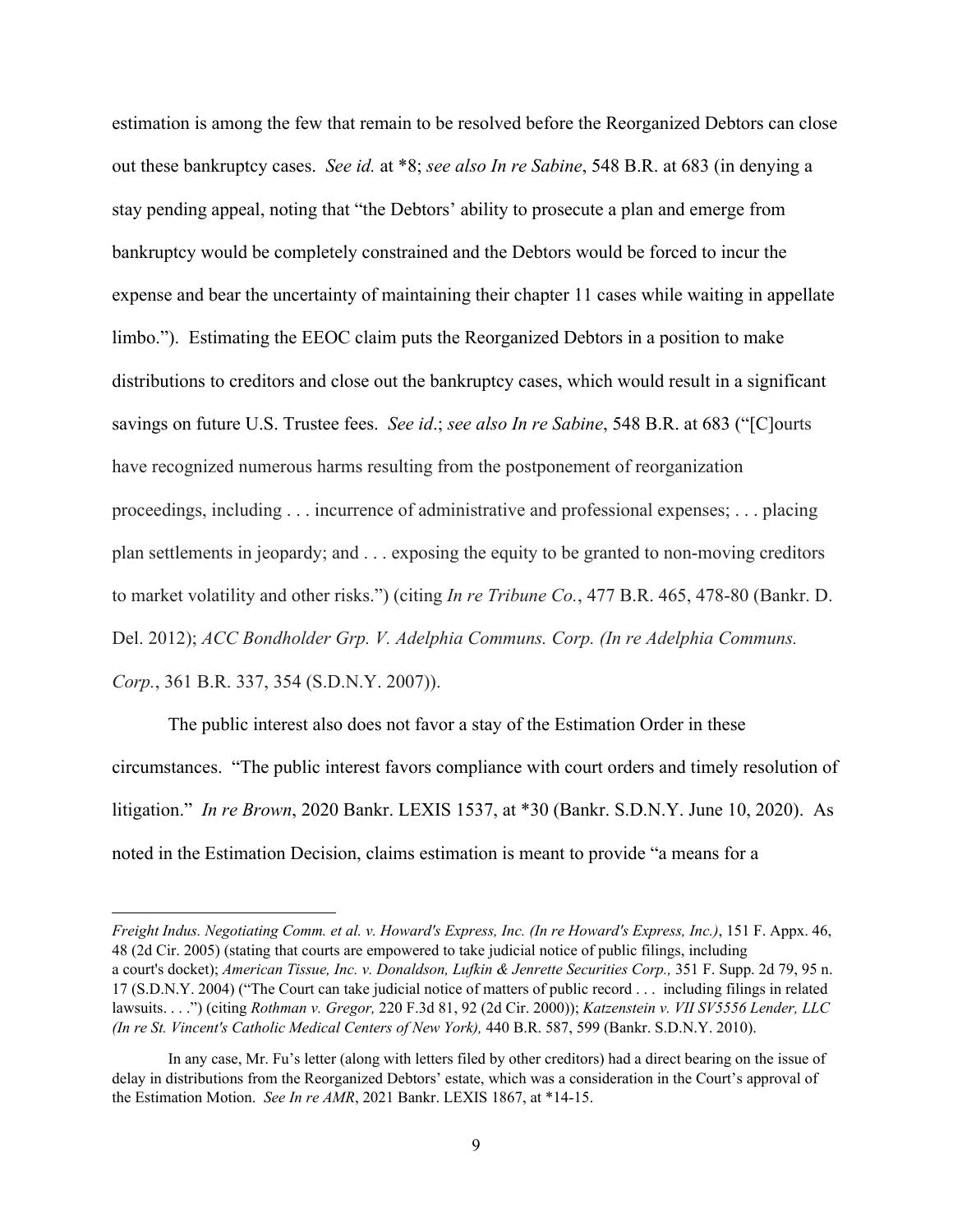bankruptcy court to achieve reorganization, and/or distributions on claims, without awaiting the results of legal proceedings that could take a very long time to determine." *In re Adelphia Bus. Sols., Inc.*, 341 B.R. 415, 422 (Bankr. S.D.N.Y. 2003); *see also In re Continental Airlines, Inc.*, 981 F.2d 1450, 1461 (5th Cir. 1993) (noting that two purposes of Section 502(c)(1) are to "avoid the need to await the resolution of outside lawsuits to determine issues of liability or amount owed by means of anticipating and estimating the likely outcome of these actions," and to "promote a fair distribution to creditors through a realistic assessment of uncertain claims"). "Estimation is effective . . for enabling bankruptcy cases, and chapter 11 cases in particular, to move forward and to get recoveries into the pockets of creditors without delaying the whole process as a consequence of a limited number of very complex claims." *In re Adelphia*, 341 B.R. at 423. Granting a stay pending appeal now will prolong the same delay that granting the Estimation Motion was meant to avoid. *See In re AMR*, 2001 Bankr. LEXIS 1867, at \*17 (noting that Mr. Meadows has one appeal pending and that his papers discuss the possibility of a second appeal; thus without the relief requested in the Estimation Motion, distributions in the Reorganized Debtors' cases would be delayed for a significant amount of time into the future); *see also In re Sabine*, 548 B.R. at 685 (finding that "the goals of promoting the restructuring of the Debtors' obligations, the preservation of the Debtors' business, and the Debtors' emergence from chapter 11 are issues of significant public interest that are best met by denying the stay requested here.") (internal citations omitted).

Nor is there a substantial possibility of success on the merits of an appeal. "The 'substantial possibility of success' test is considered an intermediate level between 'possible' and 'probable' and is 'intended to eliminate frivolous appeals.'" *In re Sabine*, 548 B.R. at 683-84 (quoting *In re 473 West End Realty Corp.*, 507 B.R. 496, 501 (Bankr. S.D.N.Y. 2014)). This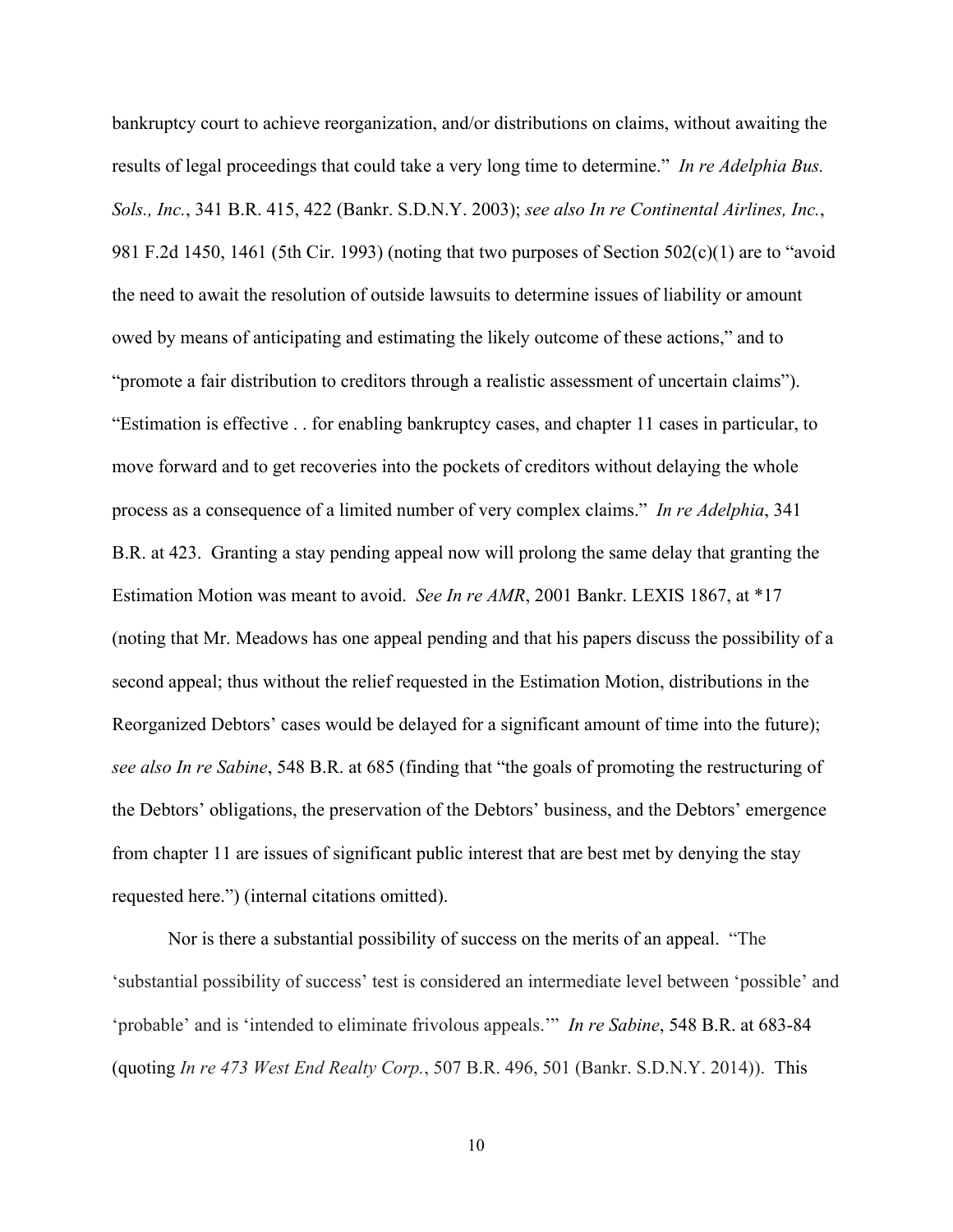Court's Reconsideration Decision thoroughly analyzed the probability of success of Mr. Meadows' pending appeal in the United States District Court for the Southern District of New York, *see In re AMR*, 2021 Bankr. LEXIS 1867, at \*20-26, and for those same reasons the Court believes that there is not a substantial possibility of success on the merits for an appeal of the Reconsideration Order.

As for the Stay Motion, Mr. Meadows requests additional time to file further pleadings, asserting that his right to due process has been denied because he was not served with a copy of the Estimation Order. *See* Reconsideration Motion at 2, 15-17. The Estimation Order was entered on September 8, 2021, and the Court notes that Mr. Meadows had actual notice of the Estimation Order by no later than September 16, 2021, the date that the Stay Motion was dated. *See* Stay Motion at 2 (stating that Mr. Meadows had reviewed the docket via amrcaseinfo.com and learned that the Court had entered the Estimation Order). Indeed, Mr. Meadows was able to file both the Stay Motion and the Reconsideration Motion within 14 days of entry of the Estimation Order.

Bankruptcy Rule 9022(a) provides that "[l]ack of notice of the entry does not affect the time to appeal or relieve or authorize the court to relieve a party for failure to appeal within the time allowed, except as permitted in Rule 8002." Fed. R. Bankr. P. 9022. Thus, "while notice is often provided for the convenience of the litigants, lack of notice of the entry of the order appealed from does not affect the time to appeal. *In re Spiegel, Inc.*, 2007 Bankr. LEXIS 1279, at \*11 (Bankr. S.D.N.Y. Apr. 4, 2007), *aff'd*, 385 B.R. 35 (S.D.N.Y. 2008) (citing *Twins Roller Corp. v. Roxy Roller Rink Joint Venture,* 70 B.R. 308, 311 (S.D.N.Y. 1987); *Hirsch v. London S.S. Owners' Mut. Ins. Ass'n (In re Seatrain Lines* ), 184 B.R. 660, 662 (Bankr. S.D.N.Y. 1995)). "[T]o ensure timely appeal, a party must monitor the docket for the entry of an order it wishes to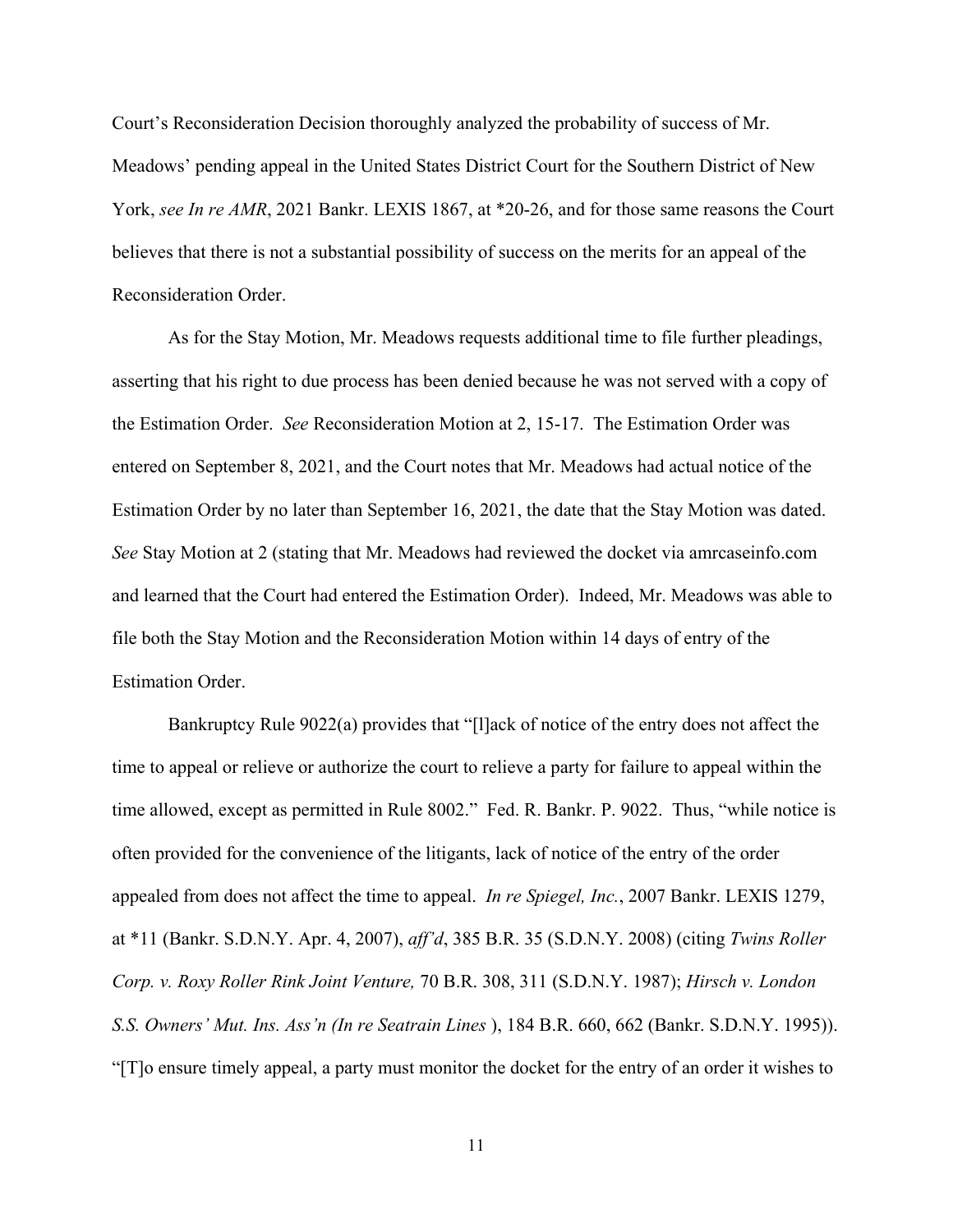appeal. *Id.* (citing *Miyao v. Kuntz (In re Sweet Transfer & Storage, Inc.*), 896 F.2d 1189, 1193 (9th Cir. 1990)). "As a party has this independent duty, 'a third party's failure to inform a party of entry of final judgment is not grounds for excusable neglect.'" *Id.* (citing *In re Hess,* 209 B.R. at 82; *In re Seatrain Lines, Inc.,* 184 B.R. at 662). But in any event, Mr. Meadows' time to appeal the Estimation Order was automatically tolled by his timely filing of the Reconsideration Motion. See Fed. R. Bankr. P. 8002(b)(1).<sup>5</sup> Mr. Meadows therefore has the time period permitted by Bankruptcy Rule 8002(b)(1) to file any appeal of the Estimation Order, making a temporary stay of that Order unnecessary.

## **CONCLUSION**

For the reasons set forth above, the Reconsideration Motion and the Stay Motion are denied. The Debtors shall serve a copy of this Memorandum of Decision and Order on Mr. Meadows by overnight mail and file proof of such service on the Case Management/Electronic Case Filing Docket. Additionally, the Court requests that all future service by the Reorganized Debtors upon Mr. Meadows in these bankruptcy cases be made by overnight mail.

## **IT IS SO ORDERED.**

Date: New York, New York October 28, 2021

> */s/ Sean H. Lane*  UNITED STATES BANKRUPTCY JUDGE

<sup>5</sup>

Fed. R. Bankr. P. 8002(b)(1) provides in relevant part:

If a party files in the bankruptcy court any of the following motions and does so within the time allowed by these rules, the time to file an appeal runs for all parties from the entry of the order disposing of the last such remaining motion . . . (C) to alter or amend the judgement under Rule  $9023...$  ."

Fed. R. Bankr. P. 8002(b)(1)(C).